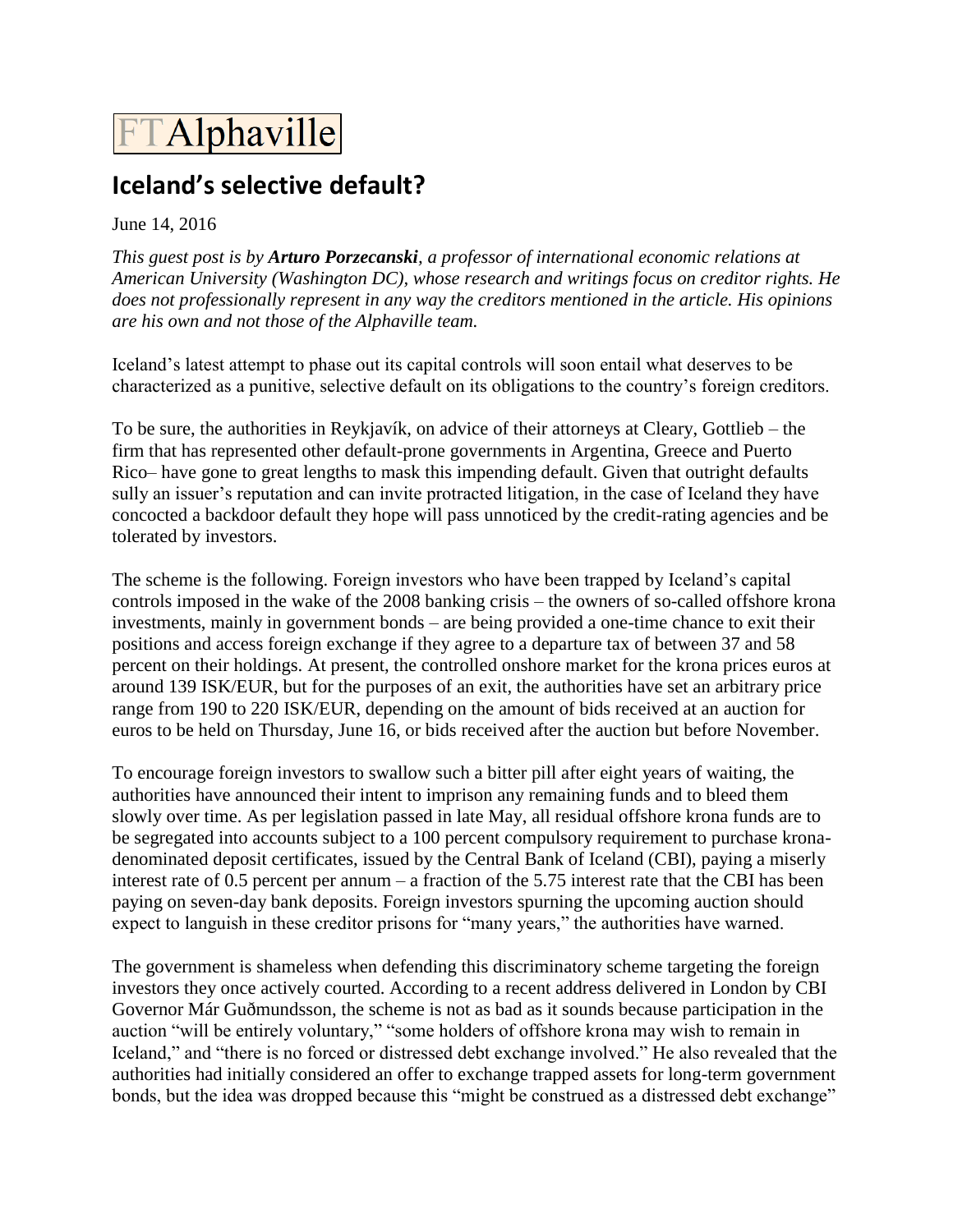– thus the confiscatory and discriminatory scheme the advisors concocted to avoid the appearance of a sovereign default.

However, the scheme entails a distinction without a difference. Besides a distressed debt exchange, a default as per the rating agencies is triggered, in Moody's own words, whenever "a change in the payment terms of a credit agreement or indenture imposed by the sovereign results in a diminished financial obligation, such as a forced currency redenomination … or a forced change in some other aspect of the original promise, such as indexation or maturity." In Iceland's case, the confiscatory exit tax and reserve requirement surely qualify as a forced change in the original payment promise made to foreign investors.

Additionally, Iceland's economy and finances have recovered to the point where such an approach is hard to justify: it reflects unwillingness, rather than incapacity, to pay. Iceland has exhibited a more vigorous economic recovery than most Nordic countries, and most of its vital indicators are looking healthier today than they did before the crisis of 2008: real GDP stands higher while inflation is running lower; exports have boomed, such that current account deficits have turned into surpluses; the post-crisis fiscal deficits have been eliminated; and the exchange rate has been appreciating in both nominal and inflation-adjusted terms – despite the fact that the CBI has fully repaid the IMF and has been buying up foreign exchange to bolster its international reserves.

Indeed, the CBI's net foreign-asset position has more than tripled in both krona and euro terms since 2007. As of end-May, the CBI held net foreign assets of ISK 743bn (€5.35bn), more than double the officially estimated stock of offshore krona, which is ISK 319bn ( $\epsilon$ 2.3bn). Given its investment-grade rating, the Reykjavík government could easily raise long-term funds abroad to start paying down its trapped foreign creditors if it did not want to draw from the CBI's ample international reserves. As the new government in Argentina has recently shown, in the manner in which it swiftly eliminated longstanding capital controls and cured its defaults to private and official creditors, where there is a (political) will, there is a (financial) way.

Furthermore, the government has recently admitted that there *are* foreign investors wanting to come into Iceland. These potential investors could generate the foreign exchange inflows to compensate for whatever outflows, on account of liberated offshore-account balances, the authorities would countenance. And yet, rather than welcoming them to Iceland, earlier this month the government requested, and the Icelandic parliament readily agreed, to pass a law authorizing the CBI to impose a reserve requirement of up to 75 percent, for a period as long as five years, to discourage such capital inflows into domestic bonds and bank deposits. In other words, instead of making progress on capital liberalization, the authorities in Reykjavík are about to double down on capital controls – allegedly, for the sake of enhanced monetary independence.

All things considered, the government of Iceland, a member of both the European Free Trade Association (EFTA) and the European Economic Area (EEA), is likely to find it difficult to justify the measures it has recently enacted before the EFTA Surveillance Authority and the EFTA Court, which regulate the activities of EFTA members in respect of their EEA obligations. Indeed, the risks of protracted and disruptive litigation in Icelandic and European courts are real.